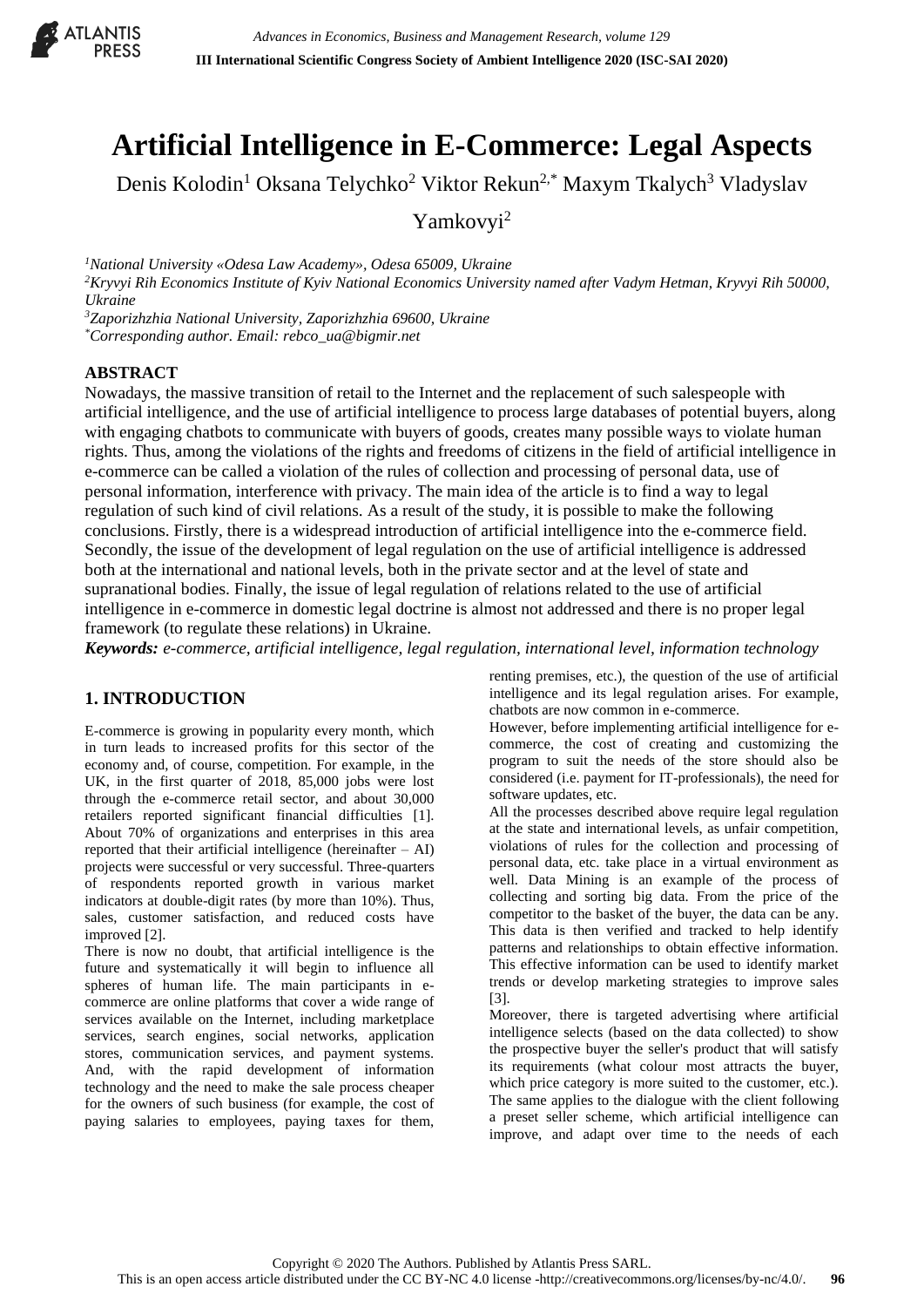customer. In the field of e-commerce, an understanding has already formed that big data can and should be used for business development. Moreover, such data is actively used for advertising.

However, along with this, the negative perception of advertising is growing due to its excessive amount and inappropriateness. Custom targeting no longer works. Only the latest solutions will allow brands to remain competitive. One of these is the introduction of modern artificial intelligence technologies into digital platforms. Thanks to their advanced algorithms, they provide highly accurate personalization of advertising messages and contribute to the growth of the effectiveness of advertising campaigns.

The worldwide problem today is the almost complete absence of normative legal regulation and normative technical regulation of the fundamentals, conditions, and features of development, commissioning, operation and activities, integration into other systems and monitoring the application of artificial intelligence technologies (especially in the field of electronic commerce). Only certain states are gradually beginning to adopt appropriate regulatory legal acts regulating relations in the field of the use of artificial intelligence.

Therefore, in the article, the authors emphasize the need to implement legal regulation (at national and international levels) of these aspects of social life related to the use of artificial intelligence in e-commerce.

#### **2. MATERIALS AND METHODS**

To write this scientific work, the authors have used several methods of obtaining scientific knowledge.

First of all, we should call the historical method, because the authors of the article have studied the historical aspects of the use of artificial intelligence in the field of ecommerce. Based on the obtained results and using the logical method, theses on the further development of this sphere of social life were made.

Moreover, the authors used the method of analysis when writing this scientific article. Using this method, problems that are already present in society due to the mass introduction of artificial intelligence into the sphere of ecommerce, such as unfair competition, violations of rules for collecting and processing of personal data, use of personal information, interference with privacy, were studied. Then, using the prediction method, the authors attempted to identify possible human rights violations through the introduction of artificial intelligence in most areas of life.

Furthermore, the synthesis method was used to create the fullest possible understanding of the problematic issues of artificial intelligence in e-commerce that require legal regulation at national and international levels.

In addition to these methods, the authors used the method of legal comparison. The authors compared ways to regulate the issues related to the use of artificial intelligence in e-commerce in different parts of the world, at the public (for example, European Civil Law Rules in Robotics) and private levels (for example, SAP's guiding principles for artificial intelligence, Partnership on AI to Benefit People and Society, etc.).

As for the materials that formed the basis for the authors of this article, the following should be noted. First, the article was based on the scientific works of domestic and foreign scientists and will be discussed in more detail in the next section of the article. In addition to the doctrinal basis, the authors used statistics data, reports of journalists (for example, O. Semenchuk), and media resources (for example, KyivSmartCity.com, News.Samsung.com, Everest.ua, AIconference.com.ua, etc.). Also, attention was paid to existing regulations and arrangements established in the private sector of the economy.

#### **3. ANALYSIS OF RECENT RESEARCH**

In this scientific article, the question of expediency of the legal regulation of the relations connected with the use of artificial intelligence in electronic commerce was considered taking into account the scientific literature and the existing legal framework.

Therefore, during the preparation of the study, attention was paid to both domestic and foreign authors, whose works are devoted to various aspects in the field of information technology in general, artificial intelligence, the Internet of things, and e-commerce. Thus, the following scholars have been taken into consideration when considering the legal regulation of relations in the field of artificial intelligence in e-commerce: T.V. Popova, V.A. Lipkan, D. L. Koen, E. Arato, O.A. Baranov, I.M. Gorodiskiy, E. Kharytonov, O. Kharytonova, D.D. Pozov [4], E. L. Risslanda, K. D. Kevin, I.V. Ponkin, A.I. Redkina, and R. P. Louic. Thesis from all scientific works will be given in the text of the article.

In addition, M. N. Gasson, B.-J., Koops [5], and G. Hallevy [6] studied issues of improving approaches to determining criminal and other liability in connection with the development of innovations. R. J. Allen [7], E. Nissan, and A. A. Martino [8] investigated some other issues of using artificial intelligence systems from a legal point of view. H. Saripan [9] in her scientific work considered the prospects of endowing artificial intelligence with a certain degree of legal personality.

Moreover, robotics and artificial intelligence were studied by E. Palmerini, F. Azzarri, F. Battaglia, A. Bertolini, A. Carnevale, J. Carpaneto F. Cavallo, A. Di Carlo, M. Cempini, M. Controzzi, B-J. Koops, F. Lucivero, N. Mukerji, L. Nocco, A. Pirni, H. Shah, P. Salvini, M. Schellekens and K. Warwick [10].

Meanwhile, the issue of legal regulation of artificial intelligence in the field of e-commerce has not been given sufficient attention, and this issue has remained unresolved. Finding ways to solve the problem of normative regulation of public relations regarding the use of artificial intelligence in the field of e-commerce is the purpose of this scientific article.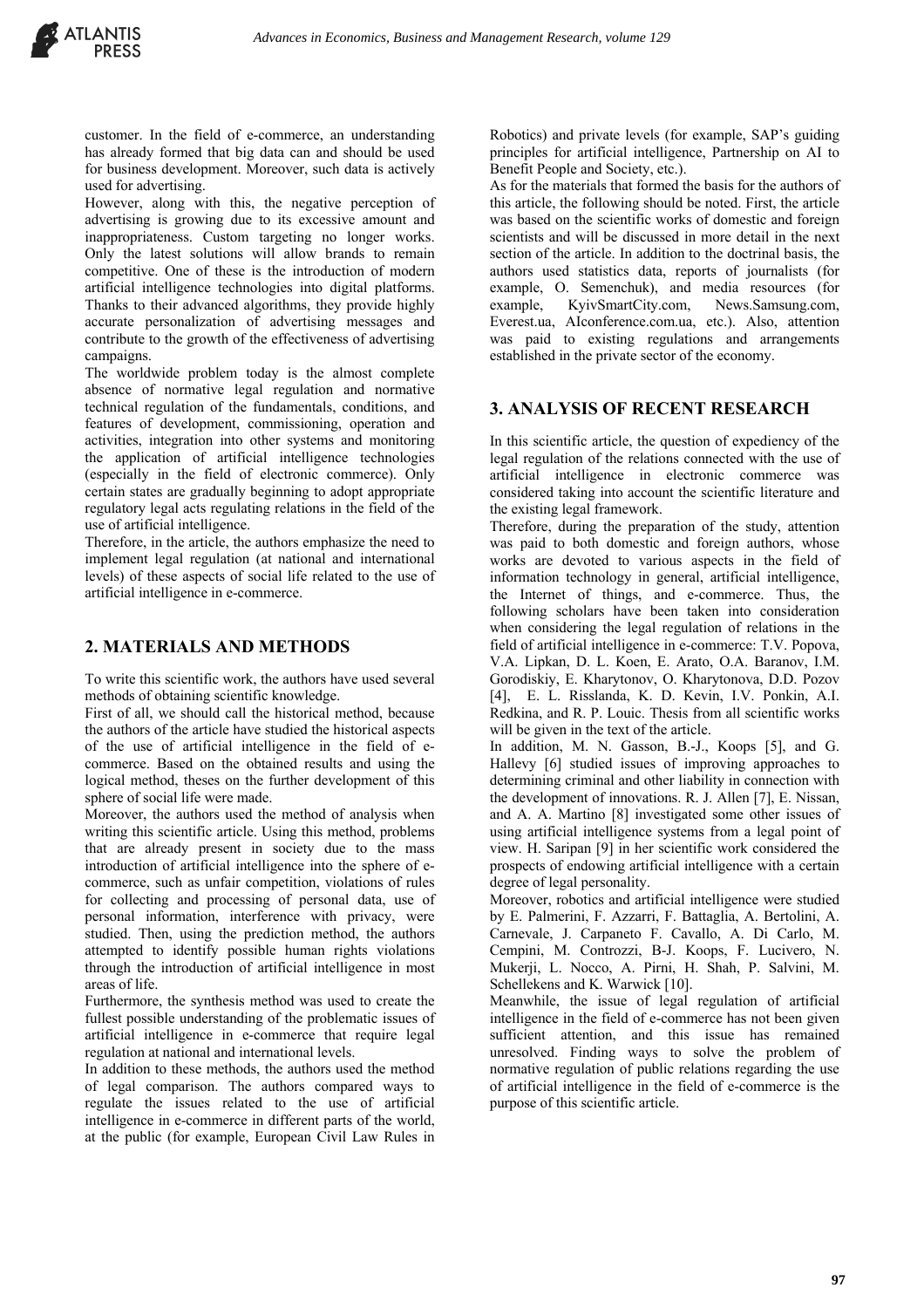# **4. PRESENTATION OF KEY RESEARCH FINDINGS**

The e-commerce market is progressing around the world, and Ukraine is no exception to this list. However, the world community is only beginning to realize the real and potential nuances of the influence of fully automated systems on the vital areas of social relations, on the growth of ethical, social and legal problems associated with this trend.

Electronic commerce is directly related to the purchase and sale operations through remote data transmission, advertising through the Internet, conducting business in electronic form. Nevertheless, there is always the possibility of abuse on the part of sellers and platforms, therefore it is important that fair trading is carried out, the rules of transparency and disclosure of information by the service provider, the possibility of handling complaints online are maintained.

For domestic business, the use of artificial intelligence is also relevant. In Ukrainian practice, for the most part, ecommerce is understood as the interaction of business entities with consumers in the sale of goods and services by the latter, that is, B2C as an element of online retailing. The identification of electronic commerce and commerce itself is not quite correct by international standards, in addition, the law delimits it [11].

Moreover, for example, co-founder of Nova Pochta, spoke about the world of the future, saying that artificial intelligence was conquering the world. "The global robotics market will reach \$ 87 billion in 2025. The artificial intelligence market will reach \$ 59 billion in 2025. Artificial intelligence is the background in which the rest of the technology will be strung in the future," he predicted [12]. Furthermore, according to a rating compiled by Deep Knowledge Analytics, Ukraine ranks in the top three in Eastern Europe in terms of the number of IT-companies working in the field of artificial intelligence [13].

Internet vendors use AI solutions primarily to compile customer preference data, product distribution, and fraud detection.

The issues of legal regulation of artificial intelligence began in the early 1990s. Thus, in 1987, the first International Conference on Artificial Intelligence and Law took place, which has since become a regular and held for two years. Already in 1991, the International Association for Artificial Intelligence and Law was established, and in 1992 the Association began publishing "Artificial Intelligence and Law" [14].

Thus, before you talk about the necessary legal rules that can solve the problems that arise in the society in connection with the introduction of artificial intelligence in the field of e-commerce, you need to understand the basic concepts that will be used in this field. Thus, analyzing the legal literature, we can say that Artificial intelligence is a set of software and hardware methods and tools (computer programs) that implement one or more cognitive functions equivalent to the corresponding cognitive functions of a

person [15]. Artificial intelligence can be decentralized or centralized, can have its own infrastructure of actuators [16].

Moreover, it should be noted that Information society  $-$  is a component of a civil society that functions within a single information and communication space, which is dominated by new technological patterns based on the massive use of information technologies, computer technology and telecommunications [17].

In addition, according to scientists D. L. Koen and E. Arato, it should be considered that, we must take into account that modern civil society is created with the help of certain forms of self-constitution and self-mobilization [18]. Moreover, as representatives of the Odesa school of civil law have stated in their article, in civil society, citizens are not the subjects of political-power relations and public law, but private individuals with their interests, subjects of private law, participants in civil-legal relations [19].

Thus, the issue of legal regulation of the use of artificial intelligence in e-commerce is of concern to the whole world community (both governments and private corporations), because the lack of legal rules creates grounds for violation of citizens' rights and freedoms (loss of a large number of jobs, use of personal information, etc.). However, an interesting fact is that 7 out of 10 respondents prefer personalized advertising. At the same time, 46% of respondents are ready to provide their personal data in exchange for receiving personalized content and advertising [20].

# *4.1. SAP's guiding principles for artificial intelligence*

The German IT company SAP (Systems, Applications, and Products in Data Processing) has now developed a code of ethics (SAP's guiding principles for artificial intelligence) to regulate the use of artificial intelligence. Discussing and finding ways to solve complex ethical issues is of great importance to the public good. Ethical problems associated with the use of artificial intelligence in the field of ecommerce usually directly proceed into specific legal problems.

The rules in this code are primarily aimed at protecting the interests of employees, preventing discrimination against citizens (both clients of the company and its employees), preserving jobs, preventing the misuse of personal data and interference with privacy [21].

So, for example, a company gives its employees the opportunity to retrain and find a new position if the employee's functions are performed by artificial intelligence.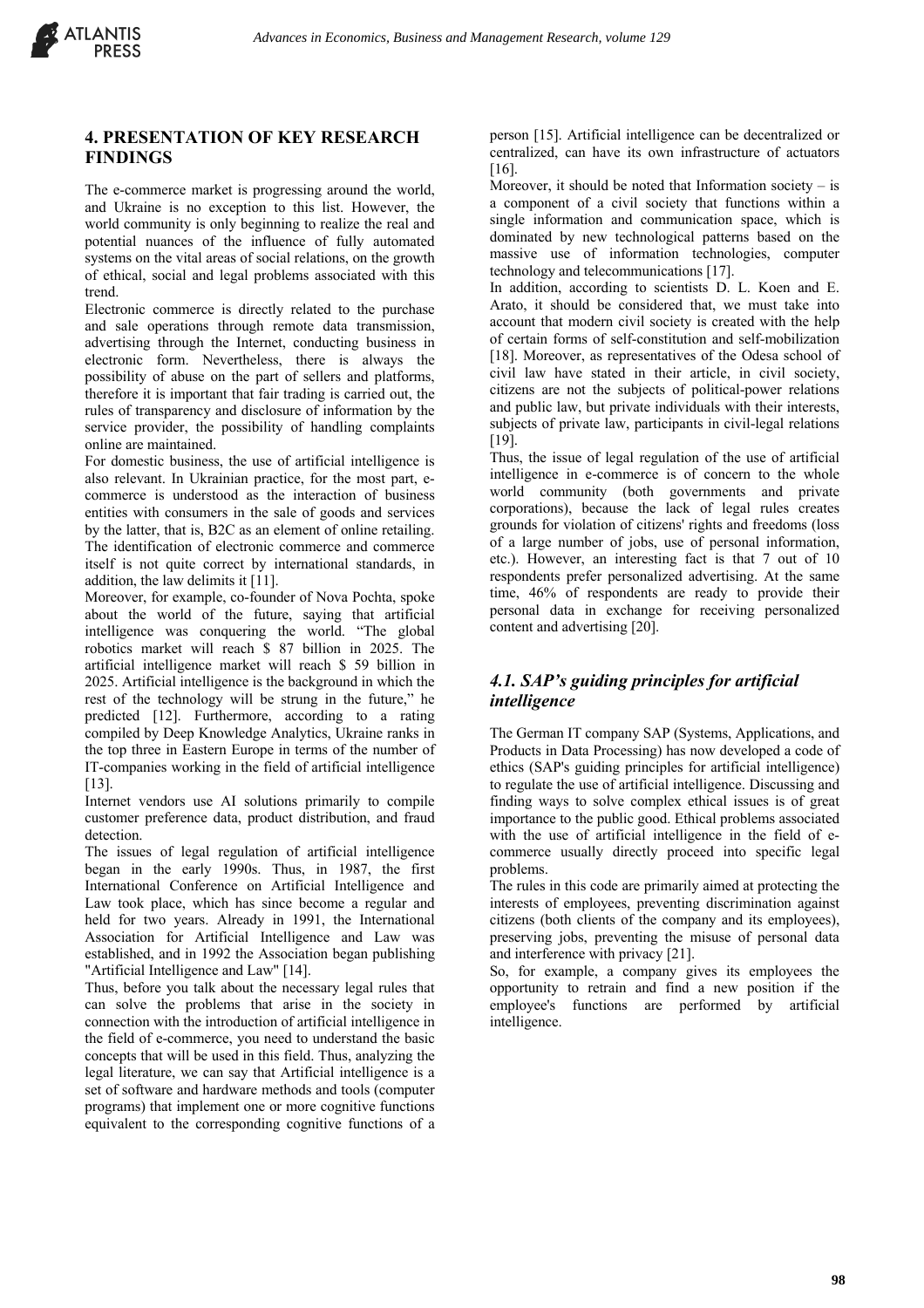

# *4.2. Partnership on AI to Benefit People and Society*

In addition to SAP, the issue of regulating the use of artificial intelligence in e-commerce has received attention from such well-known companies as Amazon, DeepMind, Facebook, IBM, and Microsoft. Therefore, the following companies have been created by Partnerships on AI to Benefit People and Society (hereinafter – PAI) to settle, discuss, and resolve issues related to artificial intelligence [22]. The named partnership was created back in 2016, was then joined by other large companies, and now has about 70 international scientific, social and business organizations [23].

Now, PAI has working groups on six key areas of research: Safety-Critical Artificial Intelligence; Fair, Transparent, and Accountable Artificial Intelligence; Artificial Intelligence, Labour, and the Economy; Collaborations between People and Artificial Intelligence Systems; Social and Societal Influences of Artificial Intelligence; and Artificial Intelligence and Social Good [24].

Thus, the fifths section states that Artificial intelligent will influence on privacy, democracy, criminal justice, and human rights. For example, while technologies that personalize information and that assist people with recommendations can provide people with valuable assistance, they could also inadvertently or deliberately manipulate people and influence opinions [25].

## *4.3. European Civil Law Rules in Robotics*

When referring to regulations and legal doctrine, it would be advisable to pay attention to international instruments. In particular, acts of the European Parliament are of particular importance within the framework of European integration processes in Ukraine.

Recently, the European Parliament (exact date – February 16, 2017) adopted Resolution 2015/2103 (INL) on the regulation of robotics with recommendations for the European Commission ("Rules of Civil Law on Robotics"). This document consists of provisions on various aspects of artificial intelligence.

Analyzing the content of the document, it identifies several major issues that are related to artificial intelligence, including:

- major social, economic, ethical and legal issues and challenges that need to be addressed concerning the development of artificial intelligence;
- issues of regulation of the development and use of artificial intelligence; issues of control over decision making during the use of artificial intelligence technologies;
- the creation of an institutionalized control system in the field of artificial intelligence;
- issues of civil liability concerning the development and use of artificial intelligence;

• ensuring the protection of personal data during the use of artificial intelligence technologies [26].

Given the course for European integration of our country, it is clear that EU standards in this area will be the basis for the relevant norms of Ukrainian legislation in the future. For example, the task of artificial intelligence, when brought to legal responsibility, is to correct its actions and behaviour, that is, to correct and demonstrate such correction [27].

At the same time, many legal issues that may arise in connection with the development and use of artificial intelligence in this resolution are raised only superficially or not regulated at all.

Although the European Parliament resolution in the system of sources of EU law does not belong to binding acts, the provisions contained therein give an idea of what we can expect from legal regulation in this area in the near future [28].

Moreover, the resolution is one of the first real steps towards legislatively establishing standards for the development and use of artificial intelligence. Although it is purely advisory, its provisions make it possible to form an idea of what will underlie the norms that will regulate the activity in the near term.

The development of certain European legal standards for artificial intelligence will promote the development of the relevant field and ensure respect for human rights in the formation of new social relations with the participation of artificial intelligence.

The German IT company SAP (Systems, Applications, and Products in Data Processing) has now developed a code of ethics (SAP's guiding principles for artificial intelligence) to regulate the use of artificial intelligence. Discussing and finding ways to solve complex ethical issues is of great importance to the public good. Ethical problems associated with the use of artificial intelligence in the field of ecommerce usually directly proceed into specific legal problems.

The rules in this code are primarily aimed at protecting the interests of employees, preventing discrimination against citizens (both clients of the company and its employees), preserving jobs, preventing the misuse of personal data and interference with privacy [21].

So, for example, a company gives its employees the opportunity to retrain and find a new position if the employee's functions are performed by artificial intelligence.

# *4.4. Other Legal Acts on Regulation the Use of Artificial Intelligence*

In addition to European Civil Law Rules in Robotics, it would be advisable to refer to other regulations developed by countries around the world. It should also be noted that the leading countries in the field of legal regulation of relations in the field of artificial intelligence are the United States, China, Japan, and Korea.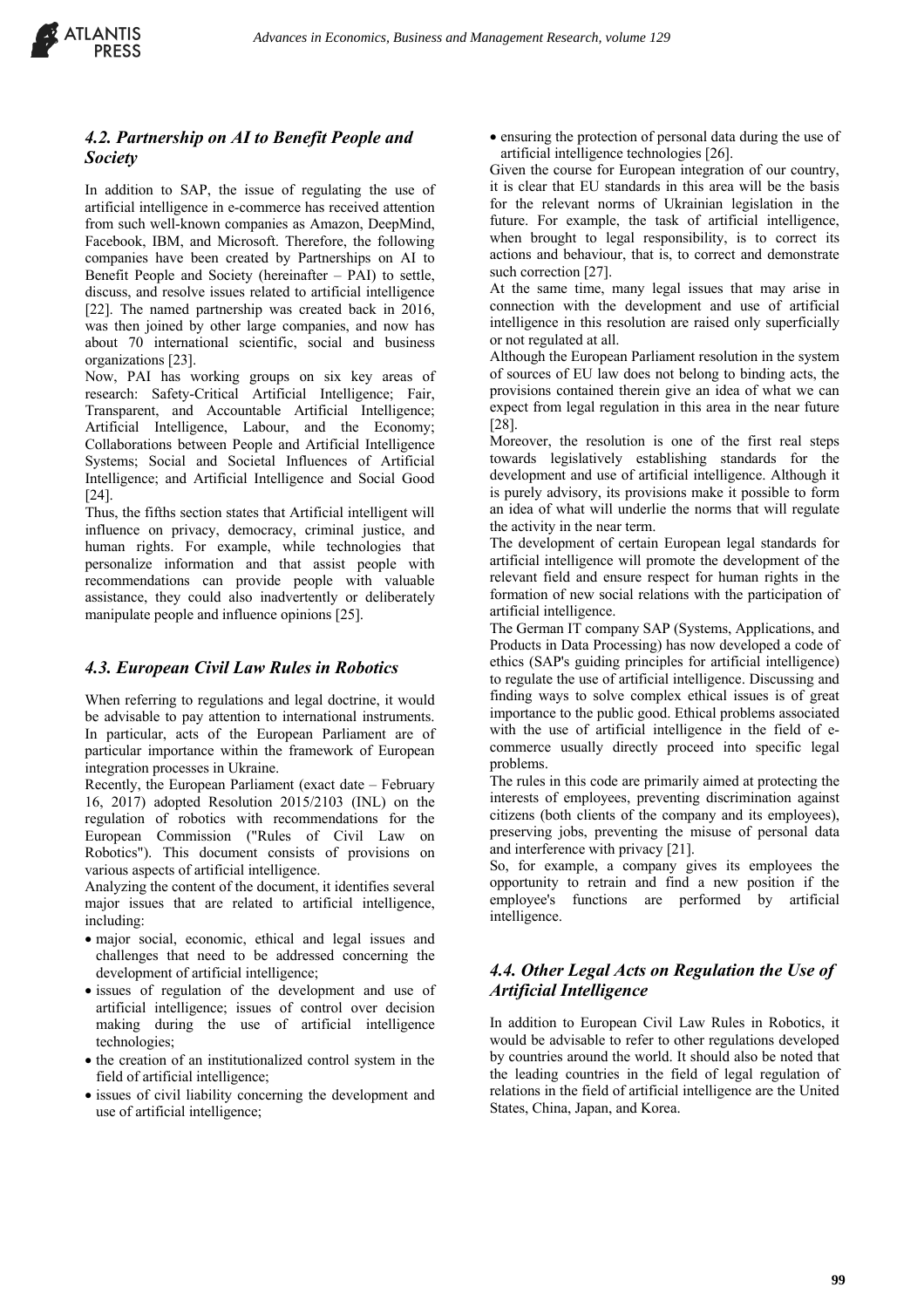

- Intelligent Robots Development and Distribution Promotion Act in South Korea;
- Japan New Robot Strategy;
- Korean Master Plan on Robotics Development;
- Chinese Robotics Industry Development Plan;

• Chinese guidance on Promotion of Robot Industry Development;

• American National Robotics Initiative;

• Industrial restructuring and upgrading of Guangdong Province for three years Action Plan;

• The Horizon 2020 program created by the European Commission, which includes the Robotics 2020 Multi-Annual Roadmap [29].

#### *4.5. Legal Regulation*

Talking about the legal aspect of the need for the legal regulation of the use of artificial intelligence in the field of e-commerce, the following data should be provided.

Due to the high relevance of the issue of developing effective legislation in the field of the use and development of artificial intelligence, at present at the level of international organizations, both governmental and private, as well as in the scientific community, many proposals are being made regarding the main features and potentially necessary accents of such legislation. The issue of the development of legal regulation on the use of artificial intelligence is addressed both at the international and national levels, both in the private sector and at the level of state and supranational bodies.

First of all, referring to the domestic legal doctrine, it is possible to say that the views of scientists on the regulatory framework for regulating the use of artificial intelligence in the field of e-commerce are somewhat divided.

Thus, there are three ways to solve this problem.

The first way comes from the fact that the use of new technologies in the implementation of public relations leads to the need to create new legal rules.

In addition, the second solution to the problem  $-$  when using new technologies, there may be a small number of "new" types of social relations (which until then were not) along with traditional social relations. In this case, it is advisable only to modify, improve, and supplement the already existing legal norms.

#### **5. CONCLUSION**

As a result of the study, it is possible to draw the following conclusions.

Firstly, there is a widespread introduction of artificial intelligence into the e-commerce field. Nevertheless, even though the issue of the use of artificial intelligence in the field of e-commerce has emerged in recent years, at present the views on the possibility of artificial intelligence differ.

The last way is to try to settle new social relations related to the use of artificial intelligence in the field of ecommerce by the legal norms already existing at the national and international levels. At the same time, it is essential that it is necessary to strike a balance between the interests of society and individuals, including security and the need to develop innovation in the public interest.

Moreover, the formation of legislation on artificial intelligence necessitates, in addition to legal study, also a philosophical analysis, since it is not just about the machine, but about the creation of intelligence, a selfaware mind, not a person, but, nevertheless, reflecting in a certain degrees the real world [30].

In this case, in our opinion, the existent legislation applies. The main question is only whether there are enough current rules that establish a general legal regime, or should they be changed taking into account the features of artificial intelligence.

In should be noted, that many countries, like Australia, Korea, China, Kazakhstan, Belarus, are regulated by electronic trading platforms as part of e-commerce legislation.

Some countries, for example, Korea, in addition to fixing the concept of an electronic trading platform in the general law governing electronic commerce, are introducing the concept of an electronic trading platform in the law on consumer protection, to strengthen consumer protection.

For example, if we talk about the regulation of the activities of platforms for sale on the Internet, it is necessary to focus on the following aspects: determining the status of platforms, protecting the economic interests of users of online platforms, creating online platforms for dispute resolution. These measures will improve market transparency and protect consumers from illegal platform actions.

In addition, it should be mentioned that there is a widespread opinion that enterprises today do not use AI, but use automation or machine learning. The latter includes a set of computational methods by which machines figure out how to gradually improve their results. Machine learning builds patterns and trends by analyzing data and concludes. This technology requires machines that are based on their own "discoveries", use logic to solve problems and are constantly improving [31].

Secondly, the issue of the development of legal regulation on the use of artificial intelligence is addressed both at the international and national levels, both in the private sector and at the level of state and supranational bodies.

Currently, there are several regulation acts in the world governing the use of artificial intelligence. For example, Rules of Civil Law on Robotics; Intelligent Robots Development and Distribution Promotion Act in South Korea; Japan New Robot Strategy; Korean Master Plan on Robotics Development; Chinese guidance on Promotion of Robot Industry Development; Industrial restructuring and upgrading of Guangdong Province for three years Action Plan; etc.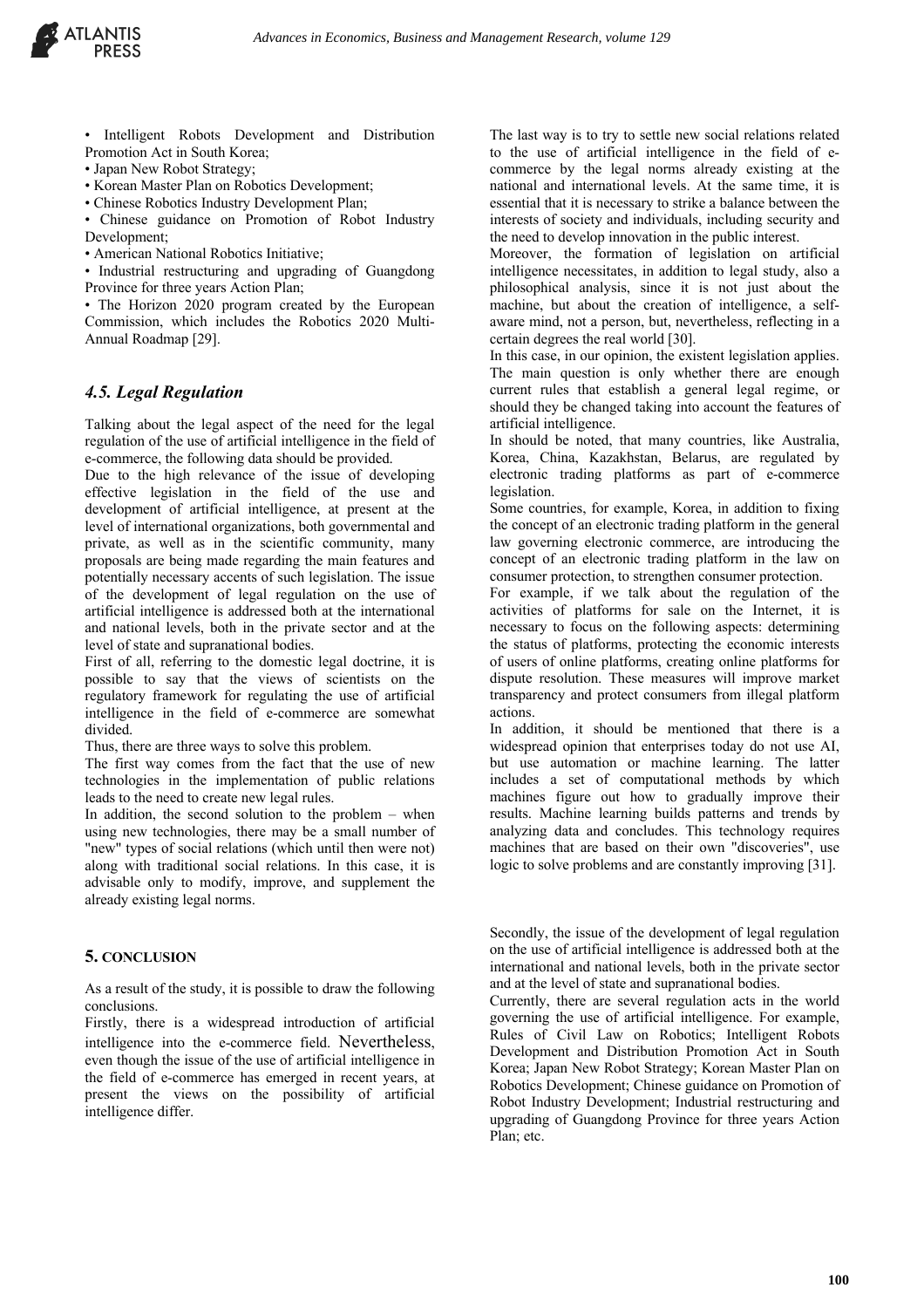

The issue of legal regulation of relations on the use of artificial intelligence in e-commerce in domestic legal doctrine is almost not studied and there is no proper legal framework (to regulate these relations) Ukraine.

However, in Ukraine (and the almost whole world) the ecommerce market is growing, so we see the necessary implementation of relevant legal rules in our country. At the same time, it is essential that it is necessary to strike a balance between the interests of society and individual individuals, including security and the need to develop innovation in the public interest.

## **REFERENCES**

[1] O. Semenchuk, Artificial Intelligence in Retail and E-Commerce: Expectations and Reality, Everest.ua. https://www.everest.ua/ai-platform/ai-

business/zastosuvannya-shtuchnoho-intelektu-v-riteylta-ecommerce-ochikuvannya-i-realnist/ (accessed Dec. 23, 2019).

[2] Artificial Intelligence Brings E-Commerce Success, DailyComm.ru. http://www.dailycomm.ru/m/45216/ (accessed Jan. 16, 2020).

[3] The role of the technologies of the future in modern e-commerce, Blog.imena.ua.

https://www.imena.ua/blog/ai-electronic-commerce/ (accessed Dec. 29, 2019).

[4] D.D. Pozov, Prospects for Legal Regulation of Artificial Intelligence under EU Law. Civil Law Journal, vol. 27, pp. 116-120, 2019.

[5] M. N. Gasson and B.-J. Koops, Attacking Human Implants: A New Generation of Cybercrime. Law, Innovation and Technology, vol. 5 (2), pp. 248-277, 2013.

[6] G. Hallevy, Liability for Crimes Involving Artificial Intelligence Systems. Dordrecht: Springer, 2015 DOI: 10.1007/978-3-319-10124-8.

[7] R. J. Allen, Legal evidence scholarship meets artificial intelligence. Applied Artificial Intelligence. An International Journal, vol. 18 (3-4), pp. 367-389, 2004. DOI: 10.1080/08839510490280003. https://www.tandfonline.com/doi/abs/10.1080/0883951 0490280003?journalCode=uaai20 (accessed Jan. 12, 2020).

[8] E. Nissan and A. A. Martino, Artificial intelligence and formalisms for legal evidence: an introduction. Applied Artificial Intelligence, vol. 18 (3-4), pp. 185- 229, 2004. DOI: 10.1080/08839510490279852. https://www.tandfonline.com/doi/abs/10.1080/0883951 0490279852?src=recsys&journalCode=uaai20 (accessed Jan. 8, 2020).

[9] H. Saripan, Are Robots Human? A Review of the Legal Personality Model. World Applied Sciences Journal, vol. 34 (6), pp. 824-831, 2016. DOI: 10.5829/idosi.wasj.2016.34.6.15672. http://euro.ecom.cmu.edu/program/law/08- 732/AI/AreRobotsHuman.pdf (accessed Jan. 8, 2020).

[10] E. Palmerini, F. Azzarri, F. Battaglia, A. Bertolini, A. Carnevale, J. Carpaneto F. Cavallo, A. Di Carlo, M. Cempini, M. Controzzi, B-J. Koops, F. Lucivero, N. Mukerji, L. Nocco, A. Pirni, H. Shah, P. Salvini, M. Schellekens and K. Warwick, Guidelines on Regulating Robotics (Regulating Emerging Robotic Technologies in Europe: Robotics facing Law and Ethics). Pisa: RoboLaw, 2014.

[11] E-commerce projects in Ukraine. ZKG.ua https://zkg.ua/ru/e-commerce-proekt-v-ukrayne/ (accessed Dec. 23, 2019).

[12] E-CONGRESS 2017 results: sharing experiences, launching new products, and artificial intelligence in ecommerce. Ukrinform.ua.

https://www.ukrinform.ua/rubric-other\_news/2320857 pidsumki-econgress-2017-obmin-dosvidom-zapusknovih-produktiv-i-stucnij-intelekt-v-ecommerce.html (accessed Jan. 9, 2020).

[13] 5 Ukrainian startups working with artificial intelligence. KyivSmartCity.com. https://www.kyivsmartcity.com/news/5-ukrainskixstartapiv/ (accessed Jan. 13, 2020).

[14] E. L. Risslanda, K. D. Kevin and R. P. Louic, AI and Law: A fruitful synergy. International Association for AI and Law. http://www.iaail.org/?q=page/ai-law (accessed Jan. 10, 2020).

[15] O.A. Baranov, The Internet of Things and Artificial Intelligence: The Origins of the Problem of Legal Regulation. http://aphd.ua/publication-376/ (accessed Jan. 12, 2020).

[16] I.V. Ponkin and A.I. Redkina, Artificial intelligence from the point of view of law. RUDN Journal of Law, vol. 22(1), pp. 91-109, 2018. DOI: 10.22363/2313-2337-2018-22-1-91-109. https://cyberleninka.ru/article/n/iskusstvennyy-intellekts-tochki-zreniya-prava (accessed Jan. 4, 2020).

[17] T.V. Popova and V.A. Lipkan, Strategic Communications. Kiyv: FOP O.S. Lipkan, 2016.